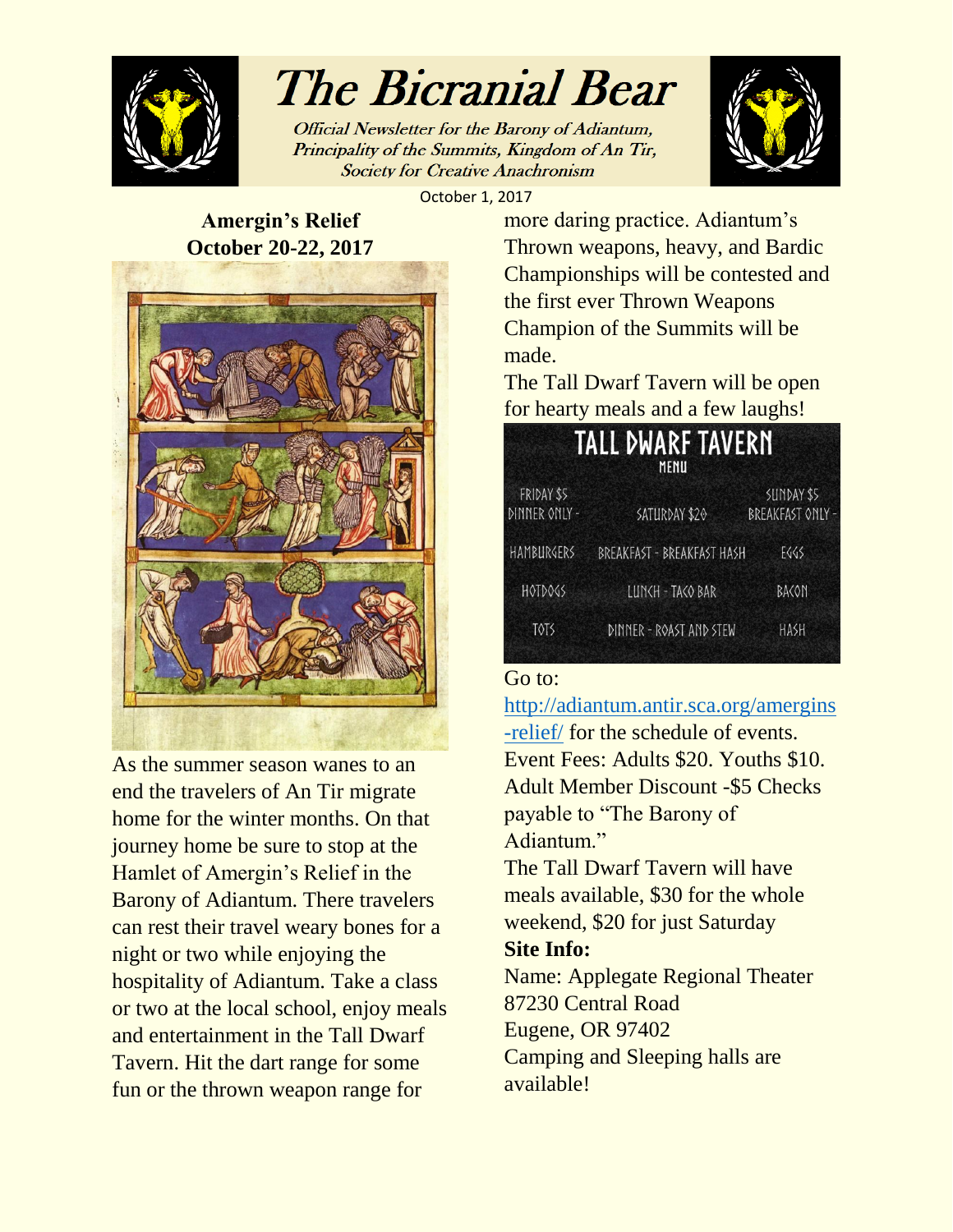

## The Bicranial Bear

Official Newsletter for the Barony of Adiantum, Principality of the Summits, Kingdom of An Tir, **Society for Creative Anachronism** 



October 1, 2017

### **Officers Needed:**

We have vacancies! The offices of Lists and Youth Combat Marshal have lay dormant for too long, and the offices of Chatelaine and Family Activities Coordinator become vacant at the end of the month. If you are interested or just curious about what the job entails, contact our Seneschal, William Jakes, at [williamjax@yahoo.com](mailto:williamjax@yahoo.com).

### **Practices and Guilds:**

*Rapier Fighting Practice* is held every Wednesday, 7pm – 9pm, at Maple Elementary School, 21st and J streets, in Springfield. Come, learn the Art of Defense with the sword, dagger, cloak, and buckler. Loaner gear is available.

*Armored Fighting Practice* is held every Wednesday, 7pm – 9pm, at Maple Elementary School, 21st and J streets, in Springfield. Learn and Practice the style combat used by armored combatants in warfare and duels throughout the middle ages.

*Cut & Thrust Fighting Practice* is held every Wednesday, 7pm – 9pm, at Maple Elementary School, 21st and J streets, in Springfield. Come, learn the Art of Defense with the sword, dagger, cloak, and buckler. Loaner gear is available.

*Archery Practice* is held every Thursday from  $3:30 \text{pm} - 5:30 \text{pm}$  at Biggs Farm, 91593 N Coburg Rd in Coburg. Please contact Iurii Levchenich at [yuriilev@yahoo.com](mailto:yuriilev@yahoo.com) for directions and confirmation.

*Thrown Weapons Practice* (Darts) is held on the second and fourth Wednesdays of the month from  $4:00 \text{pm} - 7:00 \text{pm}$  at the Wetlands Brew Pub & Sports Bar, 922 Garfield St. in Eugene. Darts will be in the back room, down the hallway to the left after you enter, so we will not be interfering with other activities or be interfered with by other patrons, as well. There is no fee, and loaner darts will be available. Closed-toe shoes are required to participate in all thrown weapons forms.

Traditional thrown weapons (Knife, Axe, Spear) are weather dependent at Briggs Farm, 91593 N Coburg Rd in Coburg. Contact Kevin Sorok, [kevkid11@yahoo.com](mailto:kevkid11@yahoo.com) for details.

*Baronial A&S Guild* is held the first and third Tuesdays of the month, 7pm – 9pm, at 3025 Neslo Lane, in Eugene. There well be no meeting the first Tueday in October. All are welcome to join us to work on projects, learn new skills, or to simply enjoy good company. Please contact Yseult of Broceliande at [pam@bobwhitman.com](mailto:pam@bobwhitman.com) for details.

*Thingmakers Guild* is held the fourth Tuesday of the month from 6:00pm – 8:00pm. Apply your artistic skills to the pageantry and largess of the Barony. Contact Ayla Roth at [cafskp@gmail.com](mailto:cafskp@gmail.com) for details.

*Scribal Guild* meets as need and interest requires. Please contact Antonia Crivelli at [masherwood48@gmail.com](mailto:masherwood48@gmail.com) for details.